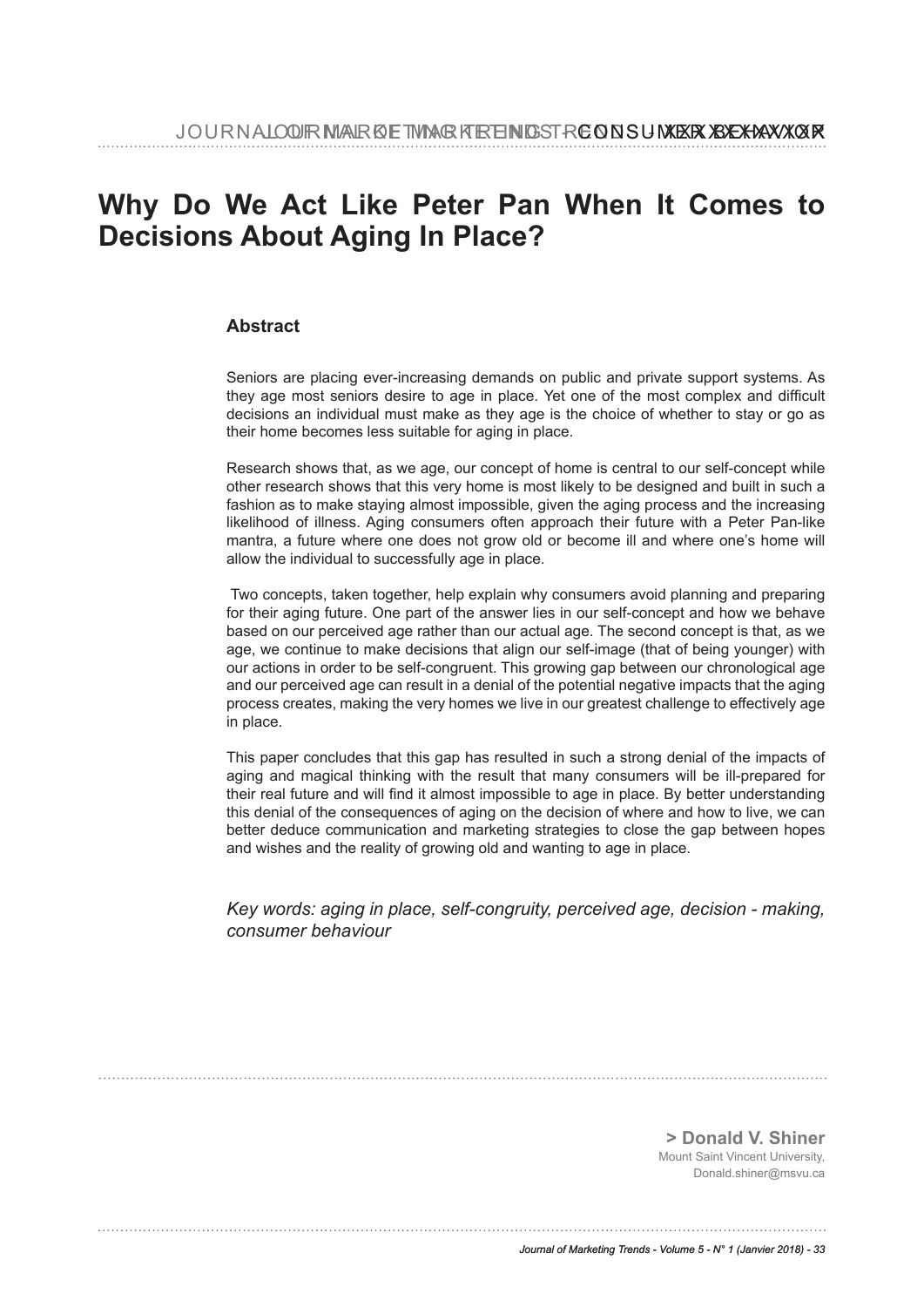#### **Introduction**

This paper explores the decision-making process used by seniors when considering choices about where they will live as they age and why possible aging in place solutions are often ignored. Marketers need to understand how individuals are approaching these complex housing decisions and why there appears to be an avoidance of practical design solutions that could make aging in place actually happen.

Many countries are experiencing the impacts of two aging phenomena: firstly, seniors are living longer and secondly, that the health needs of these aging populations are having a growing impact on many countries ability to support these populations. WHO explores these changes in demography and documents the many forces at play in the aging process around the world (WHO, 2015) . Put simply, the report illustrates how most of the developed world and much of the rest of the world, except sub-Saharan Africa, is experiencing the impact of more seniors as a result of the aging of their population. While Japan leads the world (Muramatsu, 2011) as the nation with the oldest population, Canadians are aging quickly. Of the G7 countries, the United States (15%) and Canada (16.1%) have the lowest proportions of persons aged 65 years and older. Conversely, Japan's population has the highest proportion of persons aged 65 years and older (26%) among the G7 countries (Statistics Canada, 2015).

As we age, we make choices about where and how we will live. We want to stay in our homes for as long as possible. The reasons behind this desire to age in place include: fear of the unknown and fear of change, comfort with what is known, wanting to be in control of our lives and a desire not to be a burden to others. The numbers of seniors reporting that this is what they want is over 90% in many studies in both Canada and the United States (Farber, 2011) (Shiner, 2007).

Home constitutes, for almost all of us, the simple rituals that link us with sequences of the day and patterns of time. These are the rituals that surround the gathering of food, cooking, washing, eating, sleeping and cleaning, and connect us to almost all of humanity.

We do very little, however, to celebrate or pay tribute to those rituals that centre on and link us to that diverse but collective experience of "home". The meaning of home, of a protected refuge, is very often connected with comfort, relationships, family, relatives, friends and those traditional rituals that give meaning to our lives. This is borne out by the trauma people experience after a break-in or the loss of home through a natural disaster or a relationship split. Perhaps the most difficult situation comes when an elderly person or couple is forced to move out of their home because they can no longer manage their physical surroundings.

People can experience both positive and negative feelings about their home at the same time. For example, a place may be important psychologically because it has connections with the past, but it may offer a poor physical environment that no longer meets a person's physical needs. This is a common experience for many older Canadians (Shiner, 2010).

All change demands some personal or psychological adjustment, some more stressful than others. Research has shown that fears of a major change of environment and living circumstances were viewed a major obstacle to moving (Antonucci, 1991) (Lin, 2005) (Shiner, 2007).

How people cope with adjustment is at the heart of change. In terms of changing homes, this can often relate to the individual's attachment to where they have come from and to the impact that moving may have on their self-identity in relation to issues of belonging, permanence, and security. Overwhelmingly, our elders want to continue to live as long as possible in their current homes. If they must move, they want to stay in the communities where they have a network of friends and neighbours so that these connections are not lost.

So why does this not happen? Why do many aging Canadians fear that they will not be able to live out the last years of their time in the homes and communities they love? The reasons are many and intertwined. We know that our housing stock is older and not designed for accessibility for any age, particularly when walkers and wheelchairs become part of the equation. We know that the options to move to more suitable living space within most rural communities just do not exist. We know that as our population ages there are challenges with providing appropriate care in the home, in particular in the many small rural communities that make up much of Canada (Keefe, 2011). We know that if we made homes more accessible people would be able to live in them longer yet we insist on continuing to act like Peter Pan, building homes designed for people who will never grow old or become ill.

*<sup>34 -</sup> ISSN 1961-7798 - © 2009, International Marketing Trends Conference*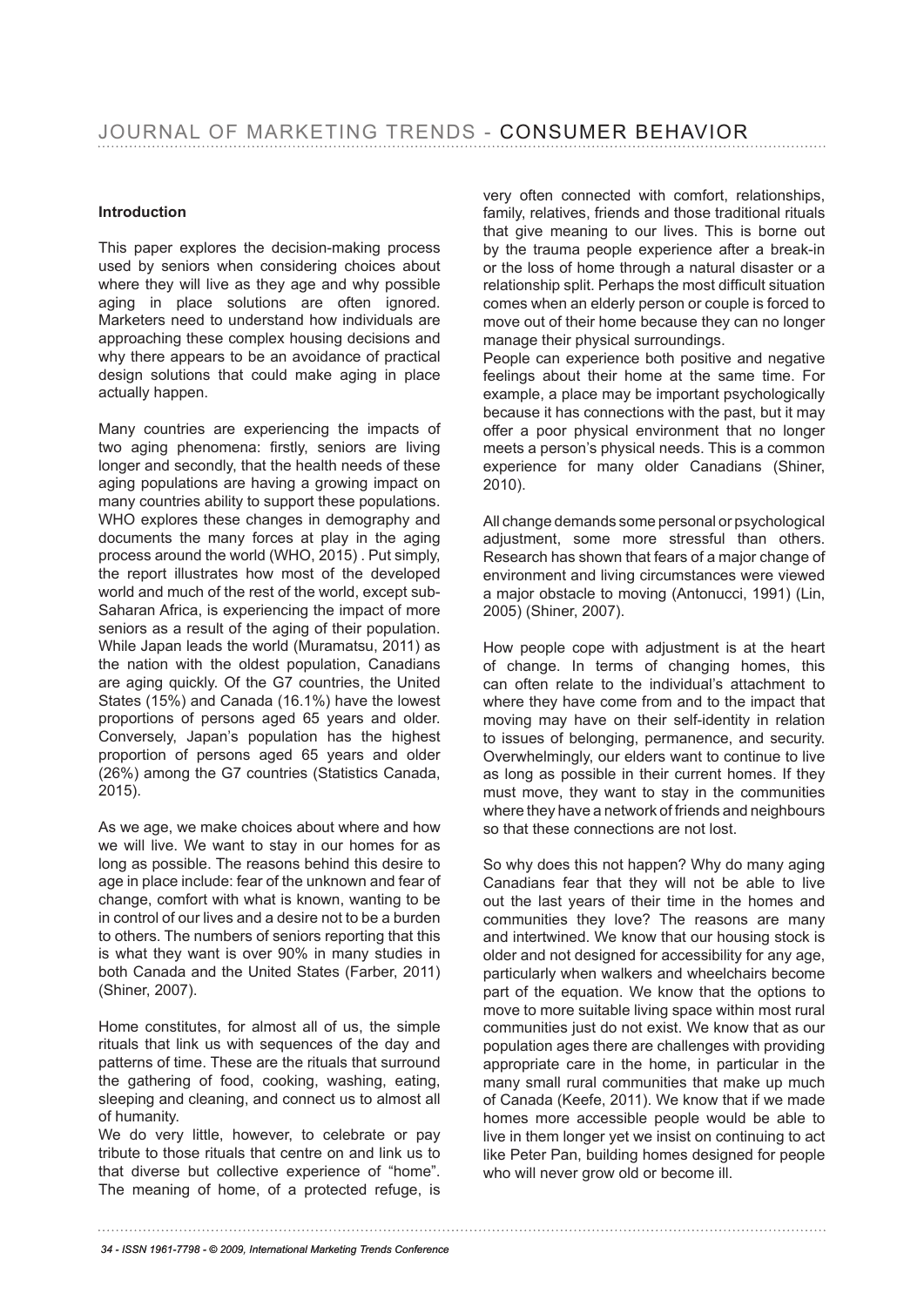Where and how we live is a reflection of where we are in our life-course. For example, Litwak and Longino draw on a family cycle/life-course framework in their approach to exploring moving after age 60 (Litwak, 1987). They describe three distinct types of moves during later life: a primary retirement move for amenities, a move to adapt to moderate disability levels and a move in the face of major, chronic disability that usually results in institutionalization. Each type of move is affected differently by retirement lifestyle, family ties, and health. In Canada there are, on-average, four moves after the age of 65 (Shiner, 2010)

Some life events affect the individual's housing situation immediately, for example, marriage or cohabiting. Other life events have a lagged effect such as job loss, leading to a move to less expensive housing after the household has run out of savings (Kendig, 1990) (Dykstra, 1999). Some effects may last over time, while others may disappear. Moreover, a long-term perspective on the housing situation acknowledges the importance of the accumulation of experiences up to a certain moment to explain the situation at that time. As Dykstra & Van Wissen (1999) state: "people's biographical past affects their present circumstances, and present circumstances shape future life directions" (p. 8). Mayer uses the term 'cumulative contingencies' to stress the cumulative way in which the occurrence and timing of events in different domains of life result in restrictions and opportunities at a particular age (Mayer, 1986).

As we age, the choice of living arrangement is affected by the interplay of a number of household characteristics and not just the age of the people. For example, one would expect frailty, the level of ability of the elderly to perform daily living activities, to be an important factor in their selection of living arrangement. The reasons for wanting to stay where we are as we age have variously been identifed as:

- Familiarity, comfort, and meaning associated with home (Rowles, 1987) (Rubinstein, 1989) (Herzog, 1991).
- Feelings of independence and control (Wagnild, 2001).
- Economics (Cutler, 1991) (Mutschler, 1992).
- Benefits associated with remaining in a familiar neighborhood and community (Antonucci, 1991).

Together these factors result in an aging population that becomes less accepting of the possibility of having to move as they age while at the same time the actual probability of that very event happening increases with every passing year. The one traumatic situation that runs counter to this need is a move motivated by the death of a spouse. Interestingly, the chances of moving have proven to be reduced, rather than raised, for this situation (Lin, 2005).

Betty Friedan argued that the choice of where to live as we aged was perhaps the most difficult challenge of the aging process. She said "whether to move to a new place, or simply to stay where we are, that is the deceptive, impossible metaphor of choice we put to ourselves facing age" (p337). (Friedan, 1993).

 As we age we become more attached to our homes and our community. In Atlantic Canada, 91.7% of respondents to a *Seniors Housing and Support Services Survey* indicated that such was the case with their housing situation (Shiner, 2007) . A number of other studies have asked seniors about their future plans to move. In the USA the American Association of Retired Persons (AARP) has consistently reported that 9 of 10 seniors want to stay where they are (American Association of Retired Persons, 2000). Atlantic Canadian respondents resoundingly gave the same message with 88% saying they have no plans to move from their current dwelling. As with many actions over an individual's life-course there is an obvious discrepancy between what we think we will do and what we actually do.

Atlantic Canadian seniors have been in their communities for a large part of their lives, with 53.4% still living in the same community they lived in thirty-fve years ago. Not only are seniors staying in their communities, they are also staying in the same home for long periods of time. The average length of time they have lived in their current home was just over 25 years. Many (15.9%) have lived in their homes for over 45 years (Shiner, 2007).

Lin reports that seniors were less likely than those in the general population to move over a three-year period (Lin, 2005). This is not surprising given the average length of time seniors stay in the same home. Only 10.6% of Atlantic Canadian seniors said that they had moved in the past three years, and only 12.6% stated they have plans to move at any time in the future. Even those seniors, who said that they planned to move, do not plan to do move in the near future - rather 62.3% said any move would be six to ten years away (Shiner, 2007).

There are many reasons that motivate people to move. The top five reasons given by seniors in the Atlantic Canadian survey who stated that they do

#### *Journal of Marketing Trends - Volume 5 - N° 1 (Janvier 2018) - 35*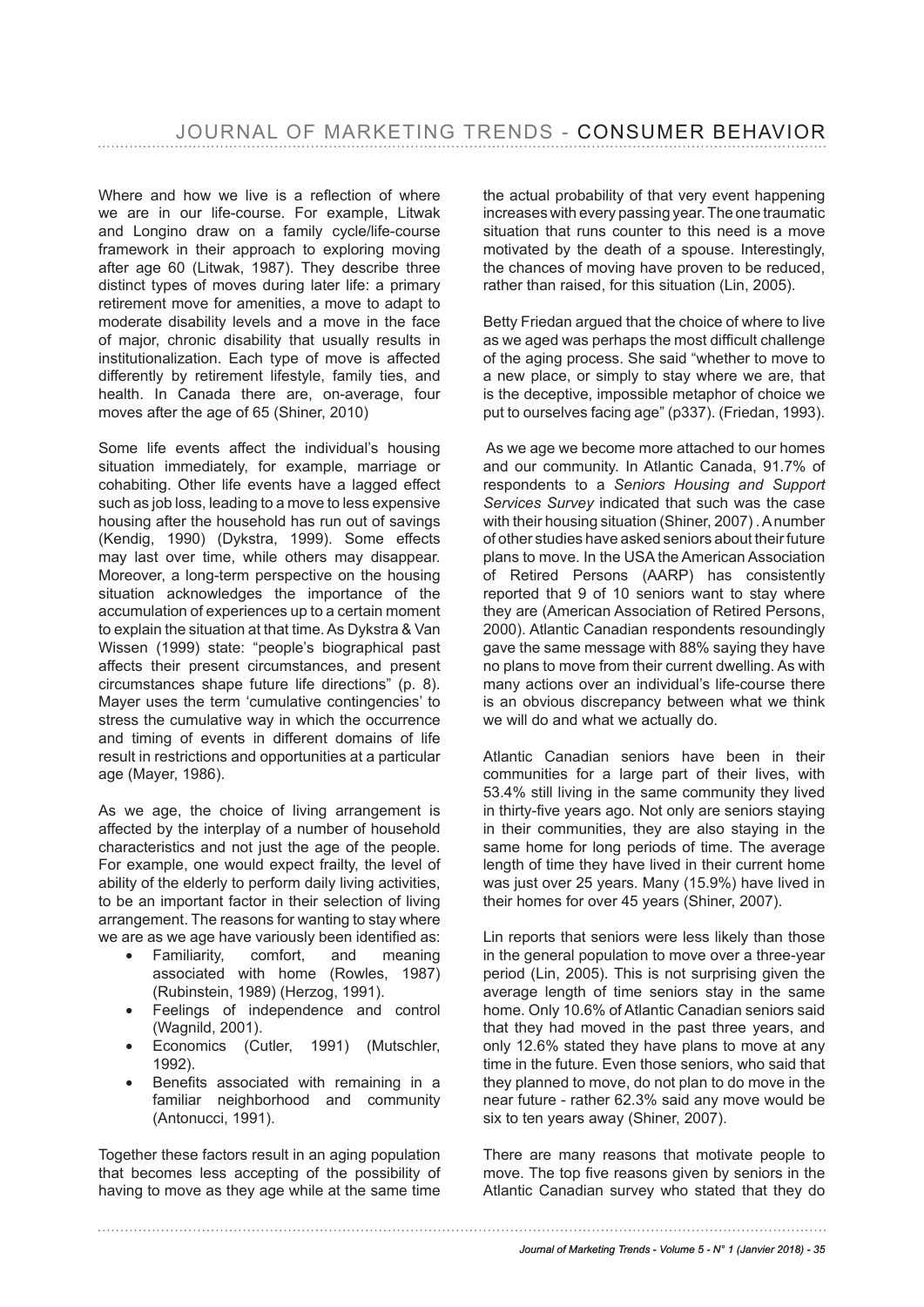## JOURNAL OF MARKETING TRENDS - CONSUMER BEHAVIOR

plan to move included:

- Downsizing to a smaller home (50%)
- Accessing better, or more suitable housing (41%)
- Having difficulty maintaining the home or garden (39%)
- Experiencing a decline in personal health (36%)
- To be closer to family and friends (25%) (Shiner, 2007).

For those who had intentions to move, staying close to family and friends, fnding more suitable housing, and access to health care services were the most important factors when selecting the location. (Shiner, 2010)

#### **The Challenges of Aging in Place**

Most Canadians live in homes designed to be efficient and comfortable but many live in housing that is less than this. For those aged sixty-five and older, 28.2% live in housing that is defned by Canada Mortgage and Housing as being below standard and a further 14.4% live in an even worse condition described as core housing need <sup>1</sup> (Canada Mortgage and Housing, 2010).

Most important to successful aging in place is the design of the home and the interaction between the individual and this space. In their ecological model of aging, Lawton and Nahemow describe this interaction of a person and their environment (Lawton, 1973). They argue that problems occur once the demands of your environment (your home) exceed the individual's capabilities. This can include things like narrow hallways and steep stairs, lack of a level entrance, or having no bathroom access on the ground floor. These physical challenges increase in importance as the natural processes of aging diminish the individual's physical abilities to interact with their living environment.

Atlantic Canadian respondents indicated that they have made some modifications to their homes in order to facilitate aging in place. Some of the *1 A household is said to be in core housing need if its housing falls below at least one of the adequacy, affordability or suitability, standards and it would have to spend 30% or more of its total before-tax income to pay the median rent of alternative local housing that is acceptable (meets all three housing standards) (Canada Mortgage and Housing Corporation, 2014).* 

modifcations made include:

- Installing grab bars in the bathroom (66%)
- Adding handrails to staircases (37%)
- Modifying a bathtub or installing a shower (31%) (Shiner, 2007).

Other studies have identifed similar home modifcation priorities. For a summary of the 10-most commonly prioritized modifications and repairs, see Table 1 (Szanton, 2015).

Many countries have tackled the issues surrounding home design and the ability of any individual to continue to live in that home despite some physical disability. These approaches all start with the principles of universal design and then become specific programs with identifiers such as universal access, visitability or life-time homes.

One example, The British Lifetime Homes Standard, was established in the mid-1990s to incorporate a set of principles that should be implicit in good housing design (Department for Communities and Local Government, 2008) . Good design, in this context, was considered to be design that maximizes utility, independence, and quality of life, while not compromising other design issues such as aesthetics or cost effectiveness.

The Lifetime Homes Standard seeks to enable general needs and requires housing to provide, either from the outset or through simple and costeffective adaptation, design solutions that meet the existing and changing needs of diverse households. This offers the occupants more choice over where they live and which visitors they can accommodate for any given time period. It is therefore an expression of inclusive design.

Housing that is designed to the Lifetime Homes Standard will be convenient for most occupants, including some (but not all) wheelchair users and most disabled visitors, without the necessity for substantial alterations. A Lifetime Home will meet the requirements of a wide range of households, including families with walkers. The additional functionality and accessibility it provides is also helpful to everyone in ordinary daily life, for example, when carrying large and bulky items into the home.

There have been a number of studies into the costs and benefts of building to the Lifetime Homes Standards. These have concluded that the additional construction costs range from \$888 (Cdn) to \$2632 (Cdn) per dwelling, depending on:

*36 - ISSN 1961-7798 - © 2009, International Marketing Trends Conference*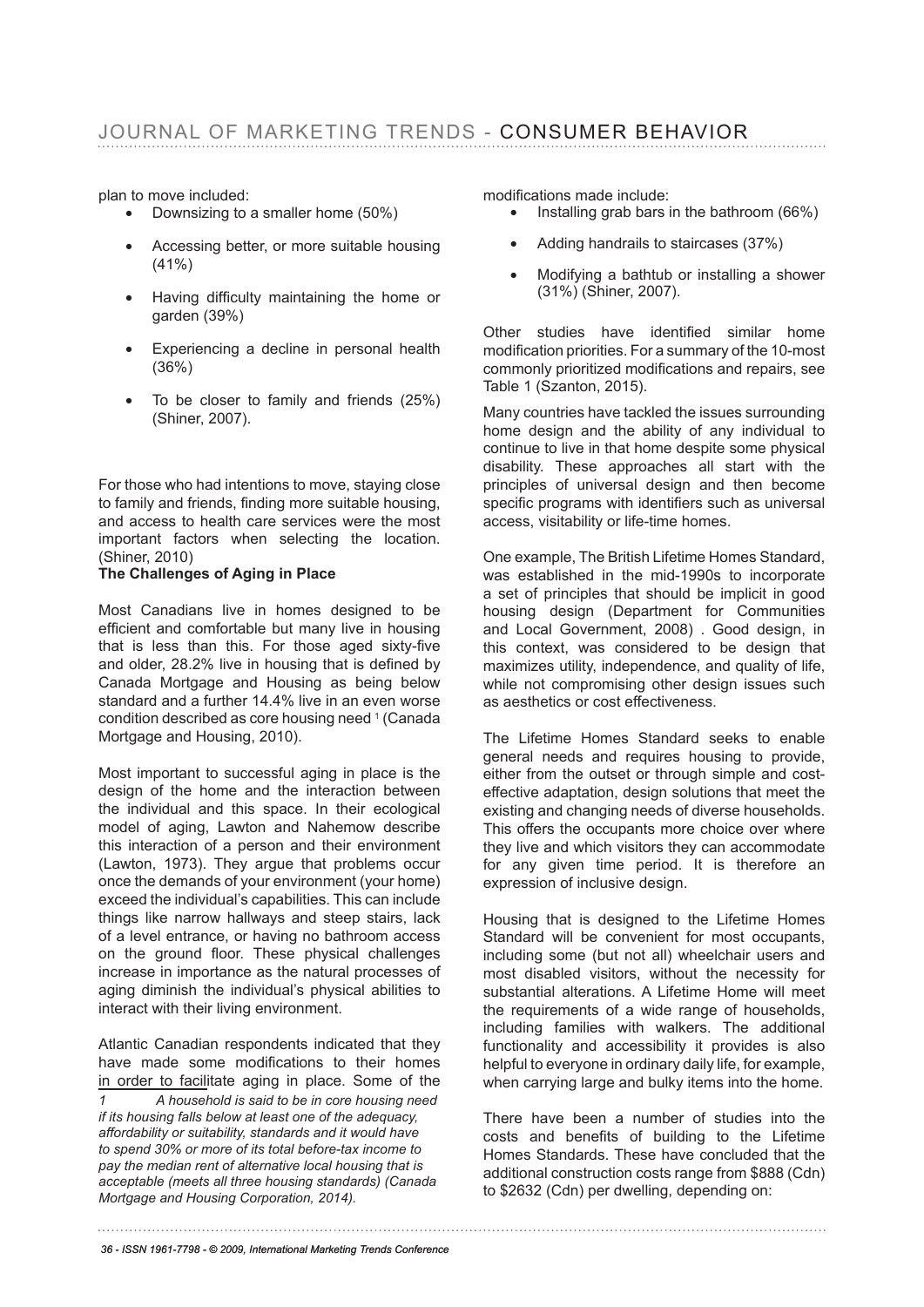- the experience of the home designer and builder;
- the size of the dwelling (it is easier to design larger dwellings that incorporate Lifetime Homes Standards cost effectively than smaller ones);
- whether Lifetime Homes design criteria were designed into developments from the outset or a standard house type is modifed (it is more cost effective to incorporate the standards at the design stage rather than modify standard designs); and
- Any analysis of costs is a 'snapshot' in time. The net cost of implementing Lifetime Homes will diminish as the concept is more widely adopted and as design standards, and market expectations rise (Martin, 2006).

The most significant factor when considering the costs of a lifetime home design is whether the home had been designed to incorporate Lifetime Homes criteria from the outset or was the adaptation of accessibility features done by modifying an existing standard design. (Sangster, 1997) (Martin, 2006).

There is no evidence in Canada that the concepts of accessible design for homes is gaining any general acceptance and evidence from the UK suggests that currently only three percent (3.4%) of homes have the four recommended features needed as part of a home for someone with mobility problems to visit (level access, fush threshold, bathroom at entry level, and circulation space) (Oldman, 2014). The conclusion is that in Canada, as in many countries, seniors are currently living in places that will work against them in the future in their desire to age in place.

#### **Denial of Aging**

Four years after the premiere of the original 1904 production of *Peter Pan; or, the Boy Who Wouldn't Grow Up,* J. M. Barrie wrote an additional scene entitled *When Wendy Grew Up. An Afterthought* that was later included in the final chapter of the book Peter and Wendy. (Barrie, 1911) In this final scene, Peter returns for Wendy years after the main tale took place but Wendy is now grown up and Peter takes her daughter Jane with him to Neverland. It is this meeting of the fantasy boy who will never grow up and never be ill with the person who does just that which reflects how many of us deal with the realities of growing older. We deny the reality of our aging and act like Peter Pan, never growing old

or infrm, unlike Wendy who has aged and greets Peter from a wheelchair, never to go upstairs and out the window again.

#### Someday, as Muriel Gillick points out in her book *The Denial of Aging: Perpetual*

*Youth, Eternal Life, and Other Dangerous Fantasies*, you too will be old (Gillick, 2006). She argues that no matter what vitamin regimen you are on now, you will likely one day find yourself sick or frail and that this magical thinking of denial of the processes of aging causes individuals to make many poor decisions. Gillick chronicles the stories of elders who have struggled with housing options, with medical care decisions, and with fnding meaning in life. She concludes that one action for society is to ensure that as we age we have options for housing choices that consider autonomy as well as safety.

#### **What processes lie behind the avoidance of future planning for an accessible home?**

There is general agreement that individuals engage in behaviour that is consistent and congruent with their self-image (Sirgy, 1982). One element of a person's self-image is their individual perceptions of their age. Researchers have consistently identifed that as we grow older we self-identify that we may feel younger, look younger, think younger and act younger than our chronological age and that the average gap between one's chronological age and their perceived age is an average of thirteen years (Kleinspehn-Ammerlahn, 2008). Several studies have shown that this gap actually increases with each year of chronological aging (Montepare, 1989) (Barak, Inner-ages of middle-aged prime lifers, 1998), (Uotinen, 1998), (Westerhof, 2003). In a cross-cultural review, Barak found that age identifcation is integral to life-course development, with the universality of subjective and ideal age perceptions consistent across ffteen nations (Barak, 2009).

Henderson, Goldsmith and Flynn examined the demographic characteristics of gender, marital status, education, income, and race and the four dimensions of subjective age: feel-age, look-age, do-age, and interests age and found no evidence of any relationships (Henderson, 1995). They concluded that subjective age would best be explained by psychological measures, in particular, self-concept. This subjective age has also been called a person's *identity age* (Settersten, 1997)*.*

**sElf-concEpt anD consumEr DEcision - makinG**

#### *Journal of Marketing Trends - Volume 5 - N° 1 (Janvier 2018) - 37*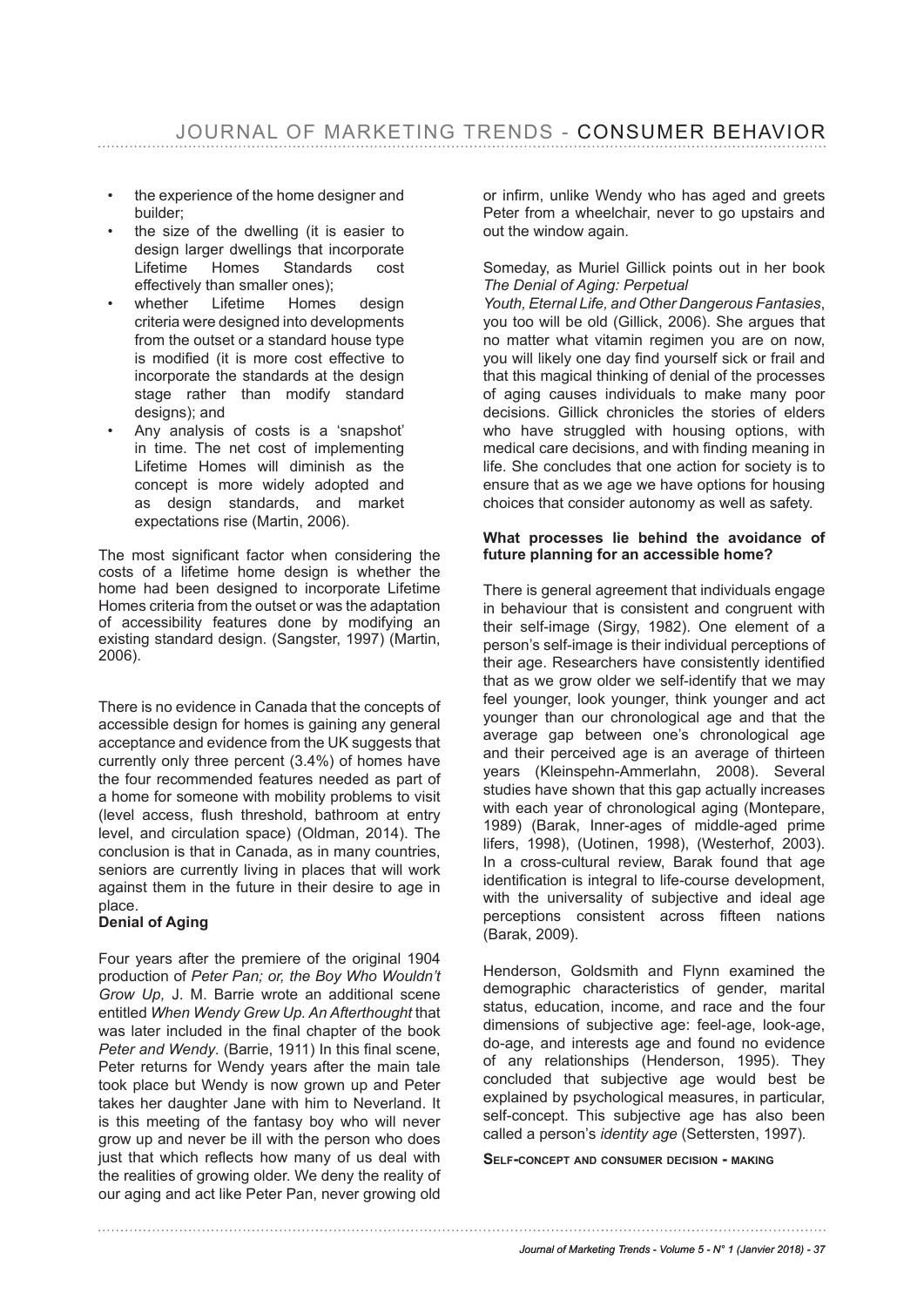As we age we make decisions based on many variables and one of the more important of these is our self-concept. What happens when our self-concept of our age is out-of-line with our chronological age? Will we make poor decisions or ignore factors that appear logical to consider such as making our homes more livable for aging?

Work by Dunning discusses the reverse direction of consumer decision-making, namely that a consumer decision "would not be a calculation leading to an outcome, instead it would be the outcome leading people to realign their beliefs in some way to justify an outcome already preferred" (p. 238) (Dunning, 2007). In this case the belief is that one is not going to grow old and infrm but rather one is going to somehow, magically, arrive at the final days of their life in some idyllic state of health, fading into the final outcome. This denial of aging could then lead to decisions that would ignore changes and modifcations to one's home that could have made that home more habitable as one aged. These ideas of self-image consistency are grounded in the early days of balance theory development with Heider's balance theory and Festinger's cognitive dissonance theory, two examples of early thinking about the need for individuals to be consistent in their beliefs, by not holding ones that contradict one another (Heider, 1946) (Festinger, 1957).

Dunning (2007) provides several illustrations of how this distortion in evaluation, the drive to harmonize one's beliefs so that one's sacrosanct beliefs about their self are consistent with their actions, could prompt people to make unwise and risky decisions: "people shape their judgments of others to maintain sacrosanct beliefs about their competence and character - that positive self-views are immovable beliefs that other opinions and attitudes must align with harmoniously. In a word, people *regulate* their views of the world to affrm an image they want to have about themselves" (p 242). In the case of thinking about the home and how the actual space will work with the individual as they age, the ideas of incorporating design features that would make aging in place a possibility are incongruent with the magical thinking that one's life course will run smoothly to the end.

This magical thinking is further evidenced in recent research looking at Canadians and their preparations for retirement (Morneau Shepell, 2016). When asked about their current health, 96% describe their current health as good, very good, or excellent and 86% agree that they will be in good health when they choose to retire. This despite the reality that

61% of these same respondents indicated that they already suffered from one or more chronic health conditions like hypertension and arthritis. Even more magical is the idea expressed by these Canadians that they will be able to withdraw, on average, 15% of their total savings each year following retirement, which is about three times the rate that is typically recommended by financial advisors and would deplete these pensions well before the current average end-of-life actuarial estimates (p. 8).

Aging has an impact on the choices one makes, with the consequences of immediate actions being more important than the consequences of delayed actions. (Hershey, 2007), (Lockenhoff, 2011) Research has identifed that this temporal discounting, the tendency to consider positive or negative outcomes as of less importance as these occur further out in the future, can result in persons making decisions that discount the value of longterm outcomes. (Frederick, 2002) In the case of making decisions today for the design and features of a home, making choices that might not have any relevance until a point far in the future when one grows old and infrm, becomes less of a priority. In fact, if the perception of an old age where one fades gracefully into some magical fnal resting place dominates the individual's self-concept, choices that act contrary to this self-image are even more likely to be discounted. The inevitable outcome is an inventory of homes built for today and not tomorrow. These homes have many barriers to universal accessibility included in their design and these barriers will make life difficult or impossible when consumers do become infrm of unwell. Even more important is the fact that these homes will present barriers at all stages of the life-course, be it a child who comes home in a wheel-chair as the result of a sporting accident or a relative with mobility challenges who will not be able to visit.

#### **Conclusions**

The choice of where to live changes over an individual's life-course. In Canada the pattern begins at under age 30 with many renting (91.5%) and then progresses through the years until those over 55 are predominately home owners (Canada Mortgage and Housing Corporation, 2006). Different types of housing - be they apartments, townhouses, detached suburban homes or condominium apartments - tend to be associated in peoples' minds with certain kinds of occupants – single renters, childless couples, mature families, empty nesters, and seniors and so on. Age is typically one of the defning attributes of such classifcations. It is

*38 - ISSN 1961-7798 - © 2009, International Marketing Trends Conference*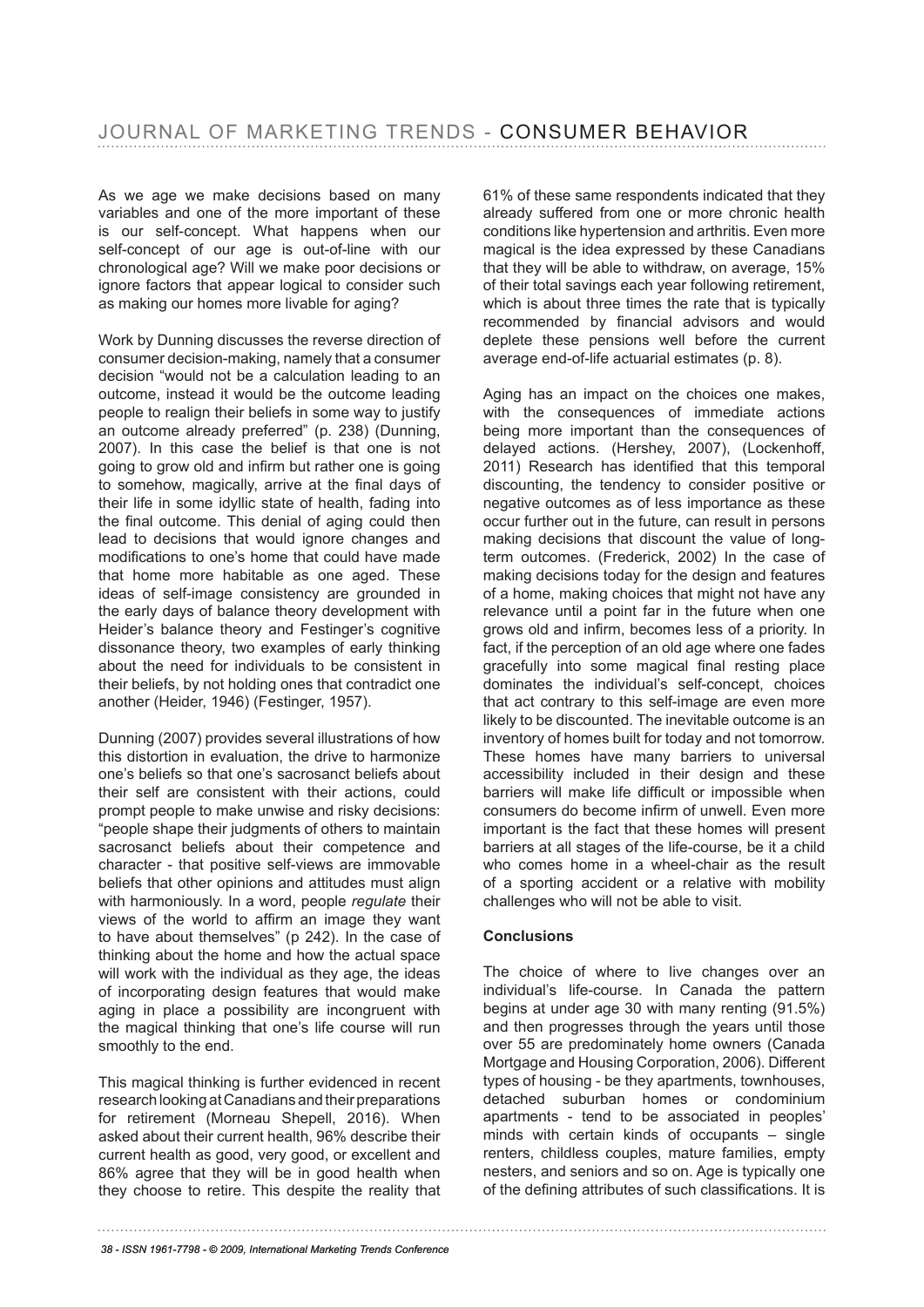not that any particular housing type is exclusive to a given age, but rather that certain types of housing are more common at certain ages.

In Canada, most people who become home owners do not return to renting until after the age of 75. Some will move more frequently while many others will stay in one home for many years. People are likely to be making choices about what type of housing they will select several times over their lifecourse (Canada Mortgage and Housing, 2010).

As we grow older we deny our aging and this denial leads one to avoid or ignore the possibilities of changing the design of their home so that the desired outcome, aging in place, would be more likely to happen. This avoidance of making, what appears on the surface, to be a rational decision is made even more likely because these decisions are better made when a home is being designed, before it is built. Individuals would then need to consider these design decisions, such as those presented in the lifetime homes concept, at a younger age, a point in time when the discrepancy between the individual's self-concept and the reality of aging is likely to be so wide that these rational choices for the future do not enter the decision process. This would require a person to challenge one's sacrosanct beliefs about self. The idea that one will never grow old and never become ill has not been challenged by the reality of growing older and unless some specific incident has triggered the need for home modifcation, changes are unlikely ever to be considered.

In conclusion, this gap in understanding between the ideal-self and what will actually occur as we age has resulted in such strong denial of the impacts of aging that many consumers will be ill-prepared for their real future and will find it almost impossible to age in place. This consequence has important implications for society as we rapidly face the impacts of the grey tsunami. This topic presents an important research area for more in-depth investigation. By better understanding this denial of the consequences of aging on the decision of where and how to live, we can better deduce communication and marketing strategies to close the gap between hopes and wishes and the reality of growing old and wanting to age in place.

For marketing, the implications of this self-concept confict between hopes and wishes for an idyllic future and the realities of everyday living are likely to be found in many purchase categories, particularly the one of unsought goods. There is a need to better understand decision - making that would appear

rational and positive to the individual but wishful to the outside observer, an area with much opportunity for marketing researchers to explore in the future.

Shiner, D. (2017), " Why Do We Act Like Peter Pan When It Comes to Decisions About Aging In Place?". *Proceedings of Conference 16 / International Marketing Trends Conference / 2017 / Madrid*, ed. Jean-Claude Andreani and Umberto Collesei, Paris-Venice Marketing Trends Asociation, [available at www.marketing-trends-congress.com/papers]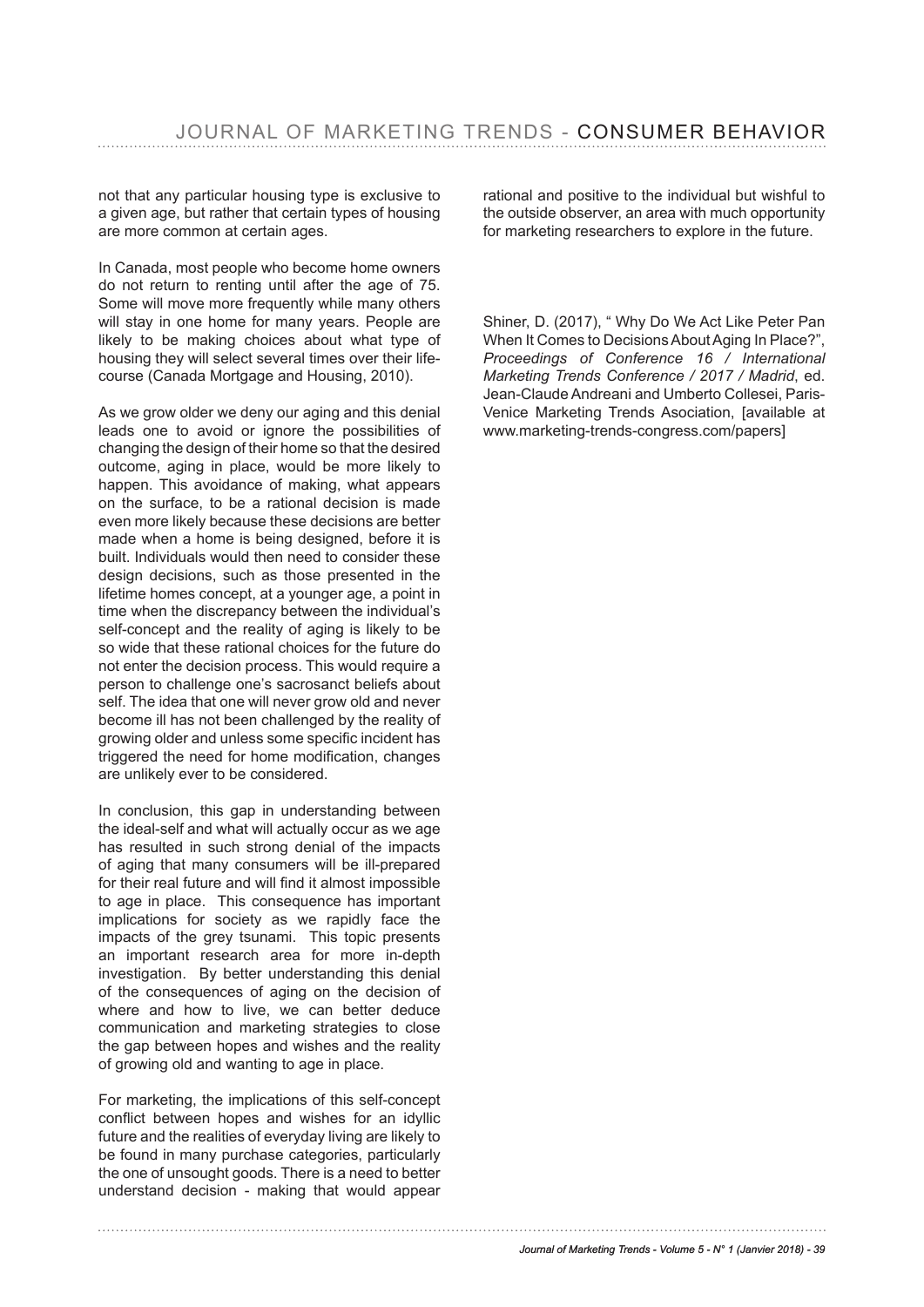## References

- American Association of Retired Persons. (2000). *Fixing to stay:A national survey of housing and home modifcation issues.* Washington: AARP.
- Antonucci, T. A. (1991). Social relationships and aging well. *Generations*, 39-44.
- Barak, B. (1998). Inner-ages of middle-aged prime lifers. *International Journal of Aging and Human Development*, 189-228.
- Barak, B. (2009). Age identity: A cross-cultural global approach. *International Journal of Behavioural Development*, 2-11.
- Barrie, J. (1911). *Peter and Wendy.* London: Hodder & Stoughton .
- Canada Mortgage and Housing. (2010). *Research Highlight: 2006 Census Housing Series: Issue 10—The Housing Conditions of Canada's Seniors.* Ottawa: CMHC.
- Canada Mortgage and Housing Corporation. (2006). *Research Highligh-t2001 Census Housing Series: Issue 10—Aging,Residential Mobility and Housing Choices.* Ottawa: CMHC.
- Canada Mortgage and Housing Corporation. (2014, August 09). *Defnition of variables*. Retrieved August 09, 2016, from Housing in Canada Online: http://cmhc.beyond2020. com/HiCODefinitions\_EN.html
- Che-Alford, J. S. (1998, Spring). Older Canadians on the move. *Canadian Social Trends*, pp. 15-18.
- Cutler, N. G. (1991). The human wealth span and financial well-being in older age. *Generations*, 45-48.
- Department for Communities and Local Government. (2008). *Lifetime homes-lifetime neighbourhoods.* London: Department for Communities and Local Government.
- Dunning, D. (2007). Self-image motives and consumer behavior: how sacrosanct selfbeliefs sway preference in the marketplace. *Journal of Consumer Psychology*, 237-249.
- Dykstra, P. V. (1999). Introduction: the life course approach as an interdisciplinary framework for population studies. In P. V. Dykstra, *Population issues: an interdisciplinary focus* (pp. 1-22). New York: Kluwer Academic.
- Farber, N. (2011). *Aging in place: A state survey of livability policies and practices,.* Washington: AARP Public Policy Institute and National Conference of State Legislatures.
- Festinger, L. (1957). *A theory of cognative dissonance.* Stanford: Stanford University Press.
- Frederick, S. L. (2002). Time-discounting and time preference: a critical review. *Journal of Economic Literature*, 351-401.
- Friedan, B. (1993). *The fountain of age.* New York: Simon and Schuster.
- Gillick, M. (2006). *The denial of aging: Perpetual youth, eternal life, and other dangerous fantisies.* Cambridge: Harvard University Press.
- Heider, F. (1946). Attitudes and cognitive organization. *Journal of Psychology*, 107- 112.
- Henderson, K. G. (1995). Demographic characteristics of subjective age. *Journal of Social Psychology*, 447-457.
- Hershey, D. J.-L. (2007). Psychological foundations of fnancial planning for retirement. *Journal of Adult Development*, 26-36.
- Herzog, A. H. (1991). Productive activities and aging well. *Generations*, 49-54.
- Keefe, J. (2011). *Supporting caregivers and caregiving in an aging Canada.* Montreal: IRRP.
- Kendig, H. (1990). A life course perspective on housing attainment. In M. D., *Housing Demography: linking demographic structure and housing markets* (pp. 133-156). Wisconsin: The University of Wisconsin Press.
- Kleinspehn-Ammerlahn, A. K.-G. (2008). Selfperception of aging: Do subjective age and satisfaction with aging change during old age? *Journal of Gerentology*, 337-385.
- Lawton, M. N. (1973). Ecology and the aging process. In C. P. Eisdorfer, *The psychology of adlt development and aging* (pp. 619- 674). Washington: American Psychological Association.
- Lin, J. (2005). The housing transitions of seniors. *Canadian Social Trends, Winter*, pp. 22-26.
- Litwak, E. C. (1987). Migration patterns among the elderly: A developmental perspective. *The Gerontologist*, 266-272.
- Lockenhoff, C. T. (2011). Age differences in temporal discounting: the role of dipositional affect and anticipated emotions. *Psychology and Aging*, 274-284.
- Martin, J. (2006). *The cost of the lifetime homes initiative.* Bradford: unpublished.
- Mayer, K. (1986). Structural constraints on the lifecourse. *Human Development, 29*, 163- 170.
- Montepare, J. L. (1989). You're only as old as you feel: self-perceptions of age, fears of aging, and life satisfaction from adolescence to old age. *Psychology an Aging*, 73-78.

*40 - ISSN 1961-7798 - © 2009, International Marketing Trends Conference*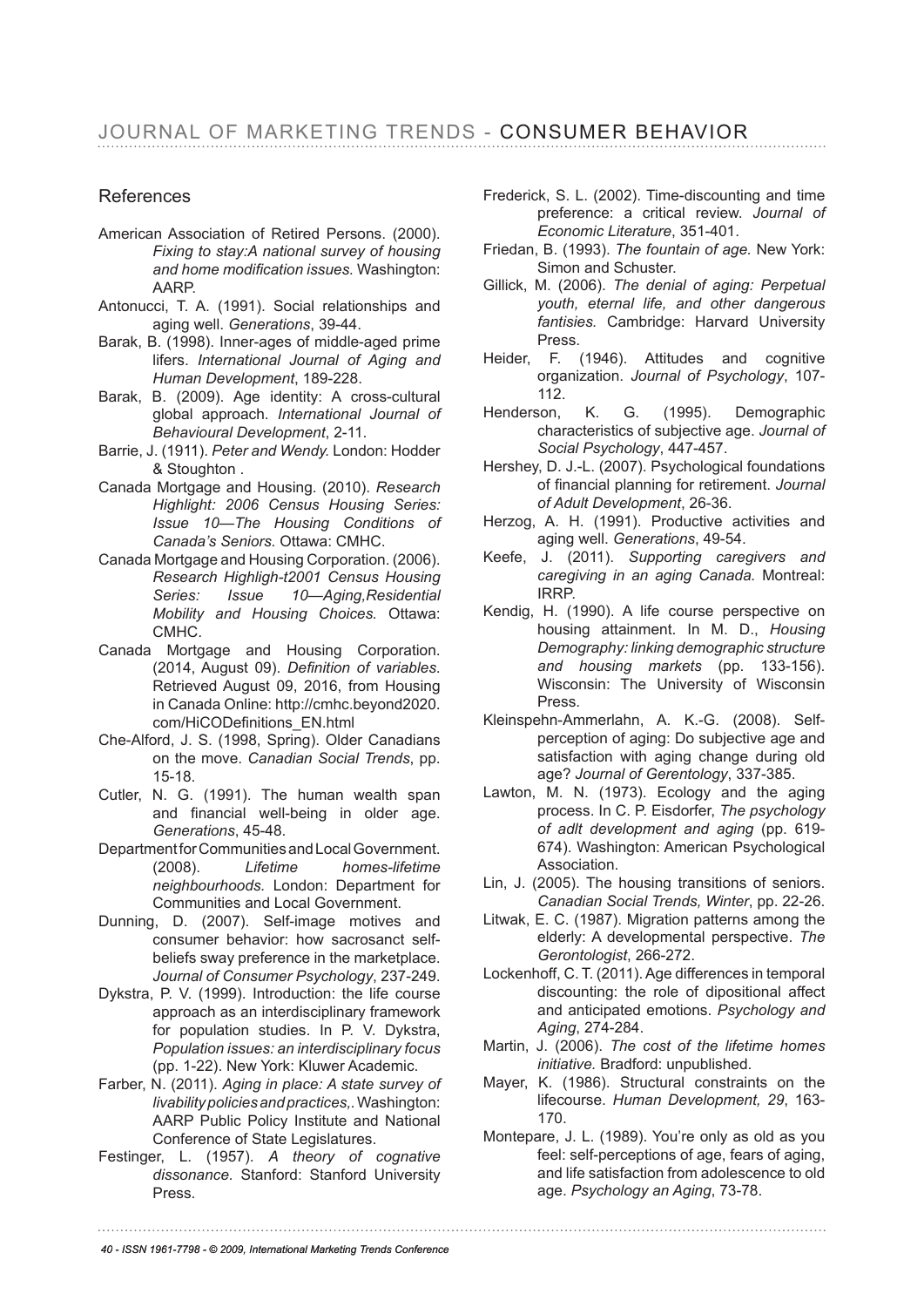JOURNAL OF MARKETING TRENDS - CONSUMER BEHAVIOR

- Morneau Shepell. (2016). *Forgotten decisions: the disconnect between the plan and reality of Canadians regarding health and fnances in retirement.* Toronto: Morneau Shepell Research Group.
- Muramatsu, N. A. (2011). Japan: Super-Aging Society Preparing for the Future. *The Gerontologist*, 51 (4): 425-432.
- Mutschler, P. (1992). Where elders live. *Generations*, 7-14.
- Oldman, J. (2014). *Housing in later life.* London: Age UK.
- Preliminary Data from Community Aging in Place, Advancing Better Living for Elders, a Patient-Directed, Team-Based Intervention to Improve Physical Function and Decrease Nursing Home Utilization: The First 100 Individuals to Complete a Centers for Medicar. (n.d.).
- Rowles, G. (1987). A place to call home. In L. E. Carstensen, *Handbook of clinical gerentology* (pp. 78-89). New York: Pergamon Press.
- Rubinstein, R. (1989). The home environment for older people. *Journal of Gerentology*, 45- 53.
- Sangster, K. (1997). *Costing lifetime homes.* York: Joseph Rowntree Foundation.
- Settersten, R. M. (1997). The measurement of age, age structuring, and the life course. In A. R. Inc., *Annual Review of Sociology* (pp. 233- 261). Palo Alto: Annual Reviews Inc.
- Shiner D., S. R. (2010). *Senor's housing: Challenges, issues, and possible solutions for Atlantic Canada.* Halifax: Atlantic Senior's Housing Research Alliance.
- Shiner, D. (2007). *Report on the Atlantic seniors' housing and support services survey.* Atlantic Seniors Housing Research Alliance (ASHRA).
- Sirgy, J. (1982). Self-concept in consumer behaviour: a critical review. *Journal of Consumer Research*, 287-300.
- Statistics Canada. (n.d.).
- Statistics Canada. (2015). *Population Projections for Canada (2013 to 2063), Provinces and Territories (2013 to 2038) (Catalogue number91-520-X).* Ottawa: Statisitcs Canada.
- Szanton, S. e. (2015). Preliminary Data from Community Aging in Place, Advancing Better Living for Elders, a Patient-Directed, Team-Based Intervention to Improve Physical Function and Decrease Nursing Home Utilization: The First 100 Individuals to Complete a Centers for Medicar. *Journal*

*of the American Geriatric Society*, 371-374.

- Tetlow, R. (2006). *Continhuing care retirement communities: A guide to planning.* York: Joseph Rowntree Foundation.
- Uotinen, V. (1998). Age identifcation: a comparison bewteen Finnish and North-American cultures. *International Journal of Aging and Human Development*, 109-124.
- Wagnild, G. (2001). Growing old at home. *Journal of Housing for the Elderly*, 71-84.
- Westerhof, J. B. (2003). Forever young?: A comparison of age identities in the United States and Germany. *Research on Aging*, 366-383.
- WHO. (2015). *World Report on Aging and Health.* Geneva: World Health Organization.

*Journal of Marketing Trends - Volume 5 - N° 1 (Janvier 2018) - 41*